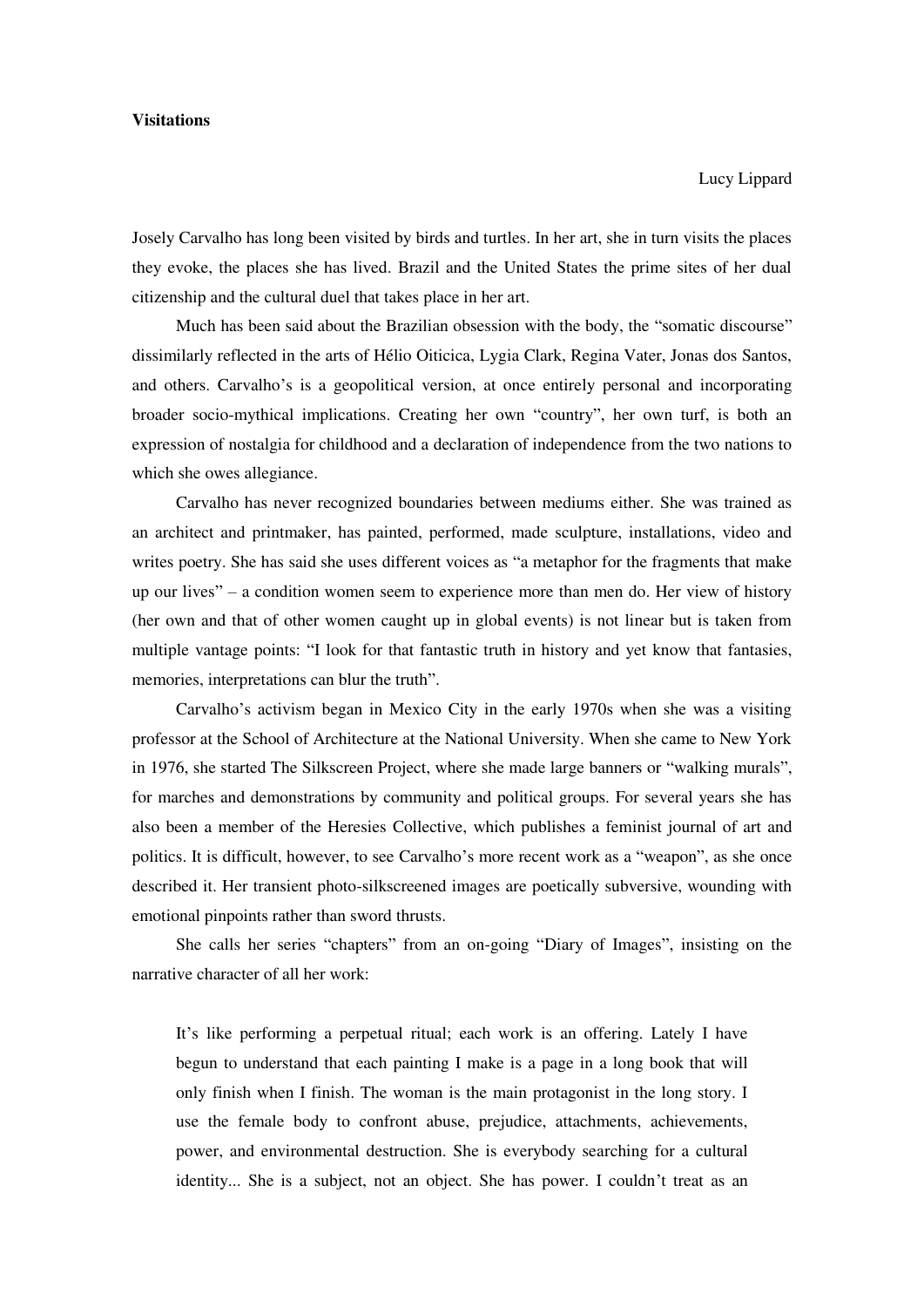object because I would be objectifying myself.

Carvalho has chosen photographic silkscreen as her basic medium in part because she can layer it so densely, and print it, as she often does, on filmy fabrics and other materials. It also enables her to "get closer to the world, yet maintain a screen through which I can view the various layers, differences, and meanings of reality". The transparency of different planes of memory is evoked in the process. Her fragments are torn, burnt, glued, sewn, patched, reflecting tensions, personal conflicts, belonging and not belonging. "The obsession for categorizing and labeling in this culture", she says, "stems perhaps from a fear of understanding subtleties, layers and differences".

Maybe artists are always expatriated or internal exiled, but Carvalho in particular has explored the liminal experience of "in between", which can be a kind of purgatory. In 1987, she collaborated with New York artist Sabra Moore on the Connections Project, a touring exhibition that brought together 150 women artists from Brazil and the U.S. As a result, rather than reconnecting to both countries, she found that she could emotionally remove herself to establish her own territory, to form the landscape of her personal origins. "I have co-opted my 'difference", she says. By reintegrating her nationalities, she has in a sense come home, while recognizing that home will always be elusive. In a "Constitution" for this new realm, she creates a place where she can speak freely, where human and political rights flourish, borders and minds are open, and where the body may be liberated and represented without fear of censorship.

In 1987, Carvalho began the series "She is visited by birds and turtles" by burning paper that represented childhood memories, so that she could reconstruct history from the ashes: "Fire recreates, you know, as well as destroys". The series is mostly red on red: "The fire evolved into ceremonial blood and became part of an investigation into the nature of sacrifice – both necessary and unnecessary". The turtle, which lives on both land and water, became a metaphor for her hybrid statehood. In her 1988 Times Square Spectacolor Board piece Turtle news, the turtle stood for environmental issues and the burden of the Latin American debt.

In her latest series, the focus of this current show, the reds intensity has been bleached to paler hues, although bleeding woman as bleeding Gaia (Earth) remains a central figure, referring as well to cultural survival. Iridescent colors have been added. Delicacy, fragility, and vulnerability, always elements in Carvalho's art, have risen to the surface. Painful subjects do not quite merge with their visual beauty, evoking a sense of restlessness and tension. "The body is the landscape of my soul/ A procession of memories/ to the origin of being female". The central image of this series is that of a bird that was killed when it flew into the artist's plate glass studio window, a sacrifice to the art that commemorates it through photographs and prints of its image. In The turtle returns to the sea after depositing its uncertain future on the honeyed